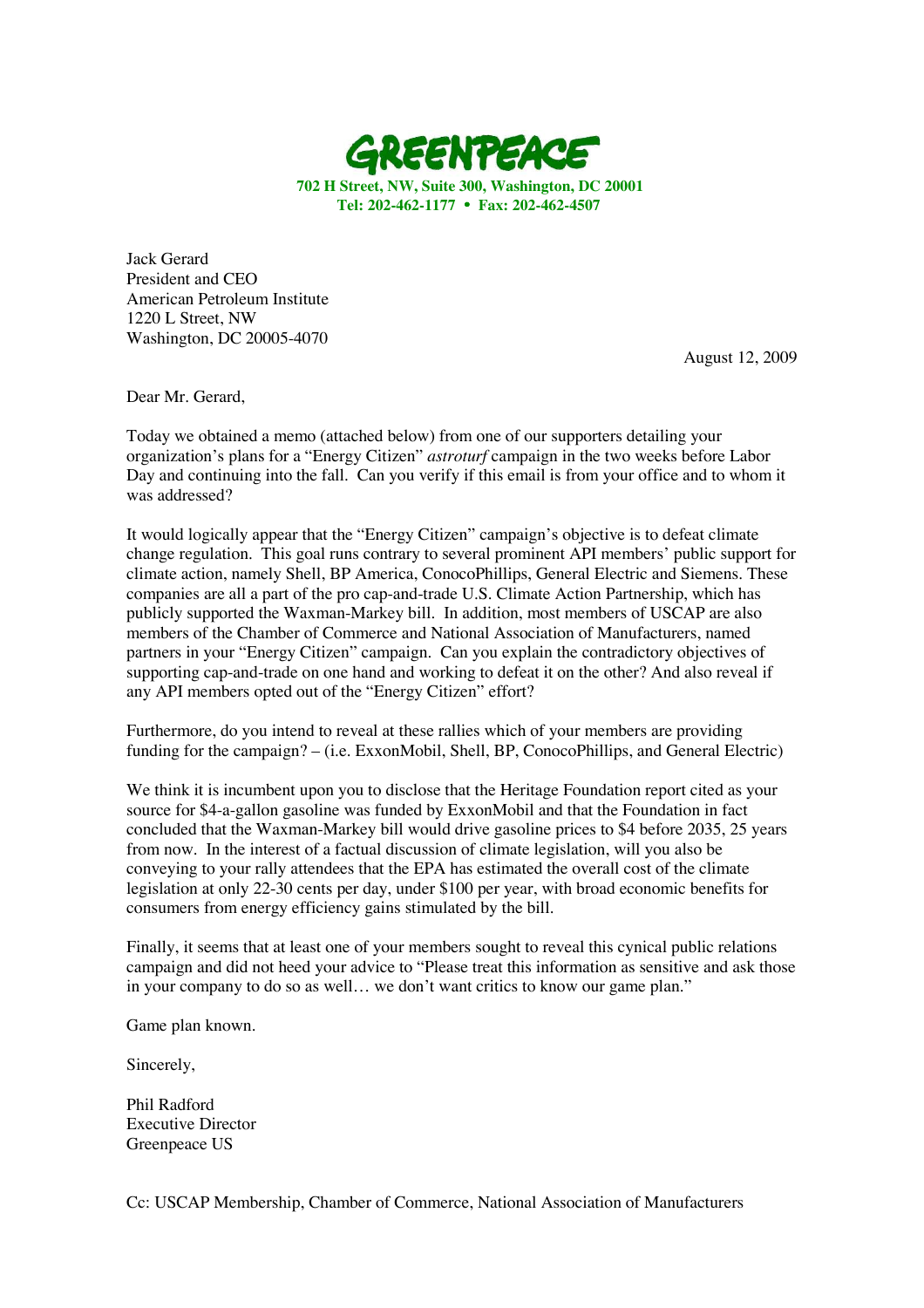COPY OF EMAIL FROM AMERICAN PETROLEUM INSTITUTE TO ITS MEMBERSHIP - OBTAINED BY GREENPEACE – AUGUST 2009

Dear API Member Company CEO/Executive,

As I have outlined in the past few editions of the weekly "Executive Update," API is coordinating a series of "Energy Citizen" rallies in about 20 states across the country during the last two weeks of Congress's August recess. Most of these will be held at noontime, though some may be at different times in order to piggyback on other events. Thanks to the leadership of API's Executive Committee, I am pleased to report that we have strong support for this first-ever effort moving ahead. Now we are asking all API members to get involved.

The objective of these rallies is to put a human face on the impacts of unsound energy policy and to aim a loud message at those states' U.S. Senators to avoid the mistakes embodied in the House climate bill and the Obama Administration's tax increases on our industry. Senate Majority Leader Senator Harry Reid reportedly has pushed back consideration of climate legislation to late September to allow Senators time to get their constituents' views during the August recess. It's important that our views be heard. At the rallies, we will focus our message on two points: the adverse impacts of unsound energy policy (e.g., Waxman-Markey-like legislation, tax increases, and access limitations) on jobs and on consumers' energy costs. And we will call on the Senate to oppose unsound energy policy and

"get it right."

Recent opinion research that Harris Interactive conducted for API demonstrates that our messages on Waxman-Markey-like legislation work extremely well and are very persuasive with the general public and policy influentials. After hearing that Waxman-Markey-like legislation could increase the costs of gasoline to around \$4 and lead to significant job losses, these audiences changed their opinions on the bill significantly. Opposition to the bill within the policy influentials cohort grew 23 points, from 40% to 63%; with a 19 point increase in those who now "strongly" oppose the legislation. The data clearly demonstrate the softness of support of the current approach and very strong opposition when people are educated about the potential job losses and energy cost increases. Our expectation is to translate peoples' real concerns for job losses and increased energy costs to all unsound proposals (e.g., Waxman-Markey-like legislation, tax increases, and access limitations).

We have identified 11 states with a significant industry presence and 10 other states where we have assets on the ground. We also have attracted allies from a broad range of interests: the Chamber of Commerce and NAM , the trucking industry, the agricultural sector, small business, and many others, including a significant number of consumer groups, which have pledged to have their membership join in the events in states where they have a strong presence. We also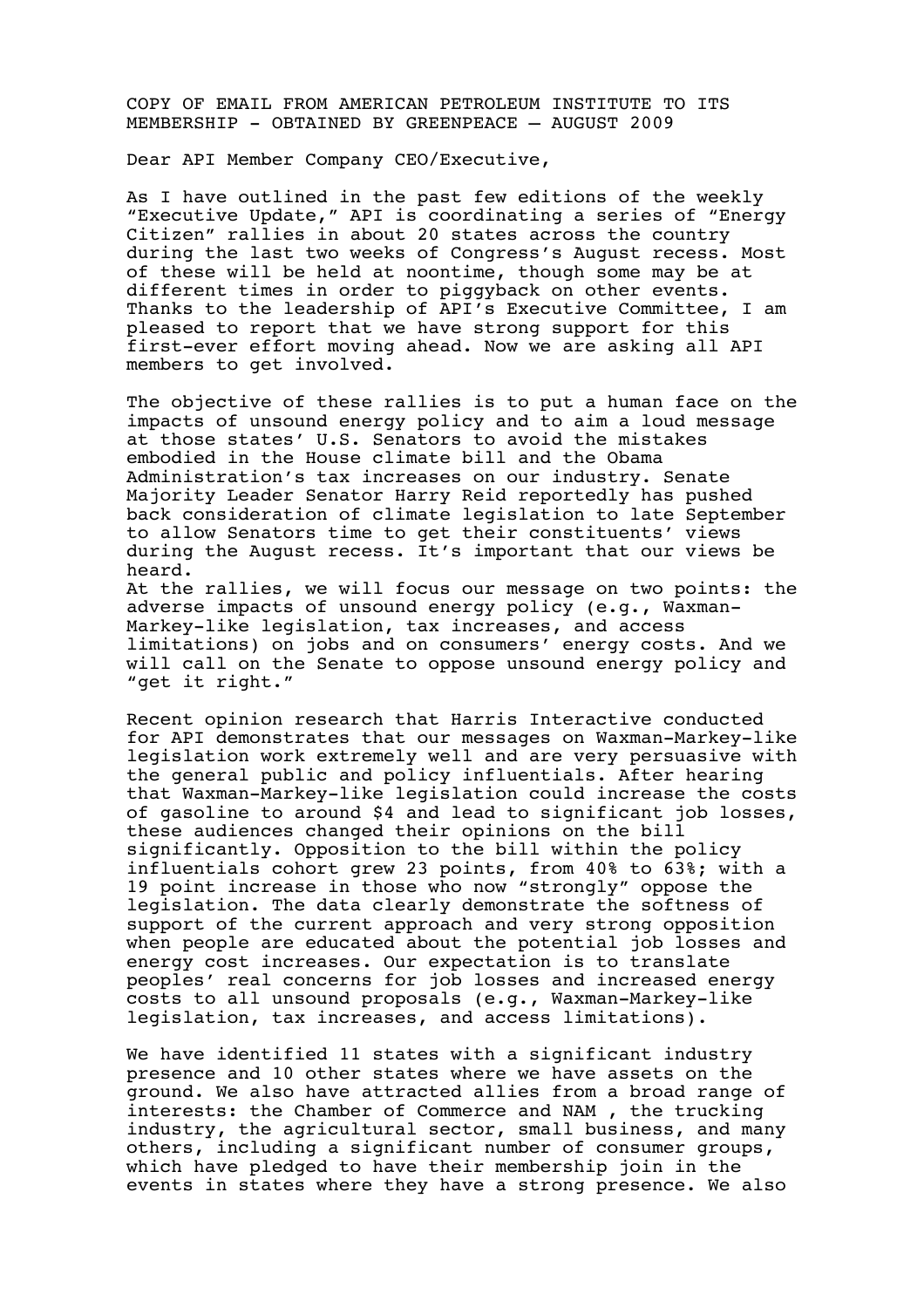are collaborating closely with the allied oil and natural gas industry associations on these events.

While such efforts are never easy and the risk of failure is always present, we must move aggressively in preparation for the post-Labor Day debate on energy, climate and taxes.

The measure of success for these events will be the diversity of the participants expressing the same message, as well as turnouts of several hundred attendees. In the 11 states with an industry core, our member company local leadership—including your facility manager's commitment to provide significant attendance—is essential to achieving the participation level that Senators cannot ignore. In addition, please include all vendors, suppliers, contractors, retirees and others who have an interest in our success.

To be clear, API will provide the up-front resources to ensure logistical issues do not become a problem. This includes contracting with a highly experienced events management company that has produced successful rallies for presidential campaigns, corporations and interest groups. It also includes coordination with the other interests who share our views on the issues, providing a field coordinator in each state, conducting a comprehensive communications and advocacy activation plan for each state, and serving as central manager for all events.

We are asking all API members to assist in these August activities. The size of the company does not matter, and every participant adds to the strength of our collective voice. We need two actions from each participating company.

## ACTION NEEDED

Please provide us with the name of one central coordinator for your company's involvement in the rallies. (We will look to this person as your representative to assist the overall effort.) If you will let me know ASAP, we can be in touch quickly and provide that person with additional details about the project.

Please indicate to your company leadership your strong support for employee participation in the rallies. (Unfortunately, we are already experiencing some delay from your regional people since they are not yet aware that headquarters supports the effort.) I believe that expression of support to your company leadership is a fundamental predicate to organizing quickly and achieving success in this endeavor.

The list of tentative venues is attached. Please treat this information as sensitive and ask those in your company to do so as well, as some of these places may be subject to change, and we don't want critics to know our game plan. You can assume with confidence that the advocates for Waxman- Markey-like legislation and the critics of oil and gas are